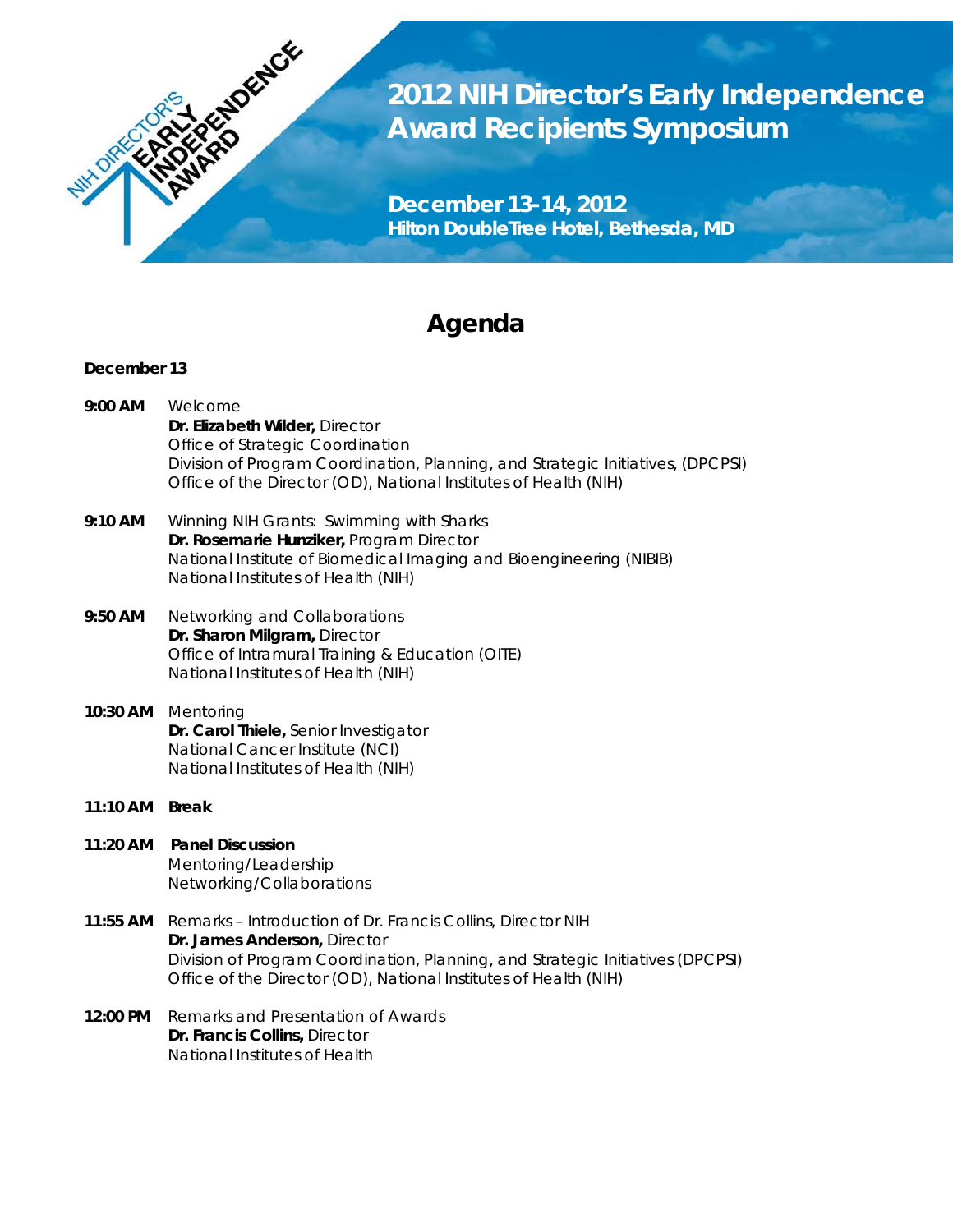|          | <b>RUNARYO ENGIN</b>                                                                                                                                                                 |
|----------|--------------------------------------------------------------------------------------------------------------------------------------------------------------------------------------|
|          |                                                                                                                                                                                      |
|          |                                                                                                                                                                                      |
|          |                                                                                                                                                                                      |
| 12:30 PM | Deciphering the Mechanism of Large ncRNA Mediated Regulation of Cell State                                                                                                           |
|          | Dr. Mitchell Guttman (Broad Institute)                                                                                                                                               |
| 12:45 PM | Detection of Chromosomal Translocations by Single Molecule RNA Imaging<br>Dr. Mona Batish (University of Medicine and Dentistry of New Jersey)                                       |
| 1:00 PM  | Lunch                                                                                                                                                                                |
| 2:00 PM  | Exploring the Role of Dyssynchrony in Pediatric Heart Disease with Magnetic Resonance Imaging<br>Dr. Brandon K. Fornwalt (University of Kentucky)                                    |
| 2:15 PM  | Defining the Novel Eukaryotic Biology of the Apicomplexan Plastid<br>Dr. Ellen Yeh (Stanford University)                                                                             |
| 2:30 PM  | Characterizing Cognitive Impairment in Schizophrenia via Computational Modeling and<br>Pharmacological Neuroimaging<br>Dr. Alan Anticevic (Yale University)                          |
| 2:45 PM  | Regulation of Host-commensal Bacteria Relationships in Human Health and Disease<br>Dr. Gregory Sonnenberg (University of Pennsylvania)                                               |
| 3:00 PM  | Developmental and Viral Control of Necrotic Cell Death<br>Dr. William Kaiser (Emory University)                                                                                      |
| 3:15 PM  | Unexpected Death After Medical Encounters: Measurement, Reporting, and Analysis<br>Dr. Ziad Obermeyer (Brigham and Women's Hospital)                                                 |
| 3:30 PM  | Immune Profiling by High Throughput Sequencing of Complete Antigen Receptors<br>Dr. Brad Rosenberg (Rockefeller University)                                                          |
| 3:45 PM  | Engineering of Computational Receptors and Gene Circuits for T-cell Immunotherapy<br>Dr. Yvonne Chen (University of California, Los Angeles)                                         |
| 4:00 PM  | Discovering and Exploiting Mechanisms of Self-organization during In vitro Differentiation of Embryonic<br><b>Stem Cells</b>                                                         |
|          | Dr. Matthew Thomson (University of California - San Francisco)                                                                                                                       |
| 4:15 PM  | In vivo Approaches to Dissecting B cell-T cell Cooperation in Germinal Centers<br>Dr. Gabriel Victora (Whitehead Institute for Biomedical Research)                                  |
| 4:30 PM  | TRUE BLOOD: Understanding How Molecular Changes in Aging Blood Regulate Neurogenesis and<br><b>Cognitive Function</b><br>Dr. Saul Villeda (University of California - San Francisco) |
| 4:45 PM  | Molecular Imaging of Protein Glycosylation in Living Subjects<br>Dr. Adam De La Zerda (Stanford University)                                                                          |